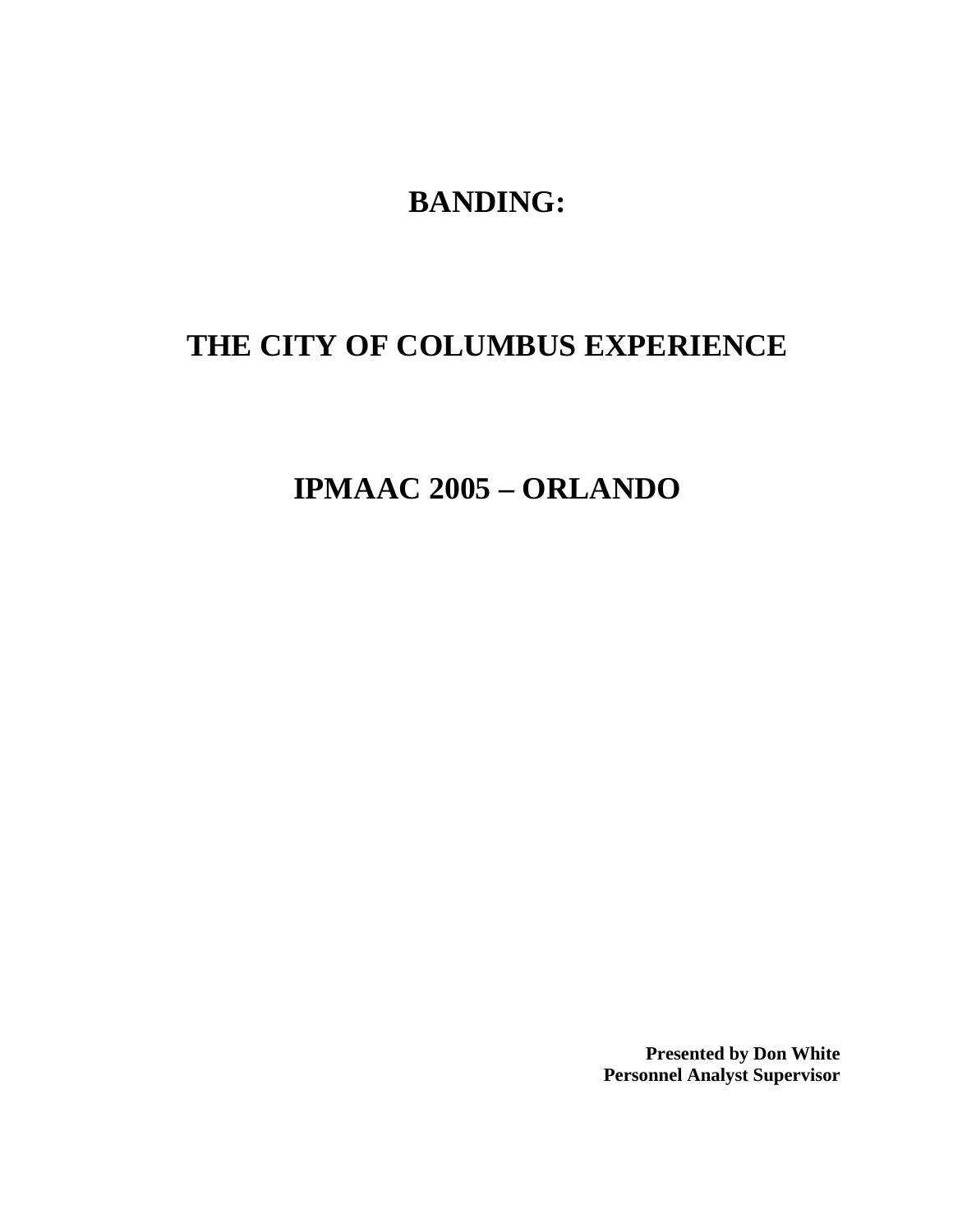#### **Disclaimers:**

 Two points need to be made at the outset: 1) Columbus was not the first jurisdiction to implement banding, and 2) what will be presented is not meant as an indication of how it necessarily should be done, but rather to share how we got to where we are today.

#### **Demographics:**

The City of Columbus is the  $15<sup>th</sup>$  largest city in the country, with a population of around 750,000. The city has over 9300 employees, including part time, 3343 of which are sworn police and fire.

## **Background:**

 The City Charter, adopted in 1914, defines the basic structure of City government, designating the elected positions of mayor and council, and setting up the various departments needed to ensure the delivery of city services to the citizens. The charter also creates the Civil Service Commission, gives the commission responsibility for maintaining the class plan, and sets some general parameters for the structure of the class plan.

 The charter states that there will be an unclassified service comprised of the elected positions of mayor and council, the mayor's appointees (department directors and various commission members), and a select group of positions working directly for those individuals (mayor, council, directors, commissioners). All others employed by the city are in the classified service, which is divided into two groups – noncompetitive and competitive. The charter further indicates that appointments to competitive positions must be made from an eligible list created via a testing process, and in its original form, the charter mandated that such appointments be achieved using the Rule of 3. That is, the appointing authority was required to select from among the top three eligibles on the list.

## **Change Process:**

 The change from Rule of 3 to banding started in the early to mid nineties, when the mayor created an Operations and Efficiency Review Team, comprised of 76 individuals from around the city. The "team" included employees of businesses such as IBM, Bank One, and Ross Labs; academicians from the Ohio State University; attorneys; accountants; some city employees; and the presidents of the city employee labor unions. The mayor's directive to this team was, "Tell me what's wrong with my City government." The team split up and went out to talk with administrators and employees in all of the departments, came back together to compile a list of recommendations, presented the list (organized by department) to the mayor, and then disappeared! The mayor then presented the list to the department directors with instructions to fix the problems.

 Among the items on the Civil Service list was, "either modify or eliminate the Rule of 3." In order to address the list of civil service issues, including the Rule of 3, the commission created a strategic planning committee, comprised of employees from various units and levels within Civil Service. Committee members went out to the departments and talked with our clients about the list of problems, and one piece of feedback that came through loud and clear was that the Rule of 3 was too restrictive. So part of the commission's strategic plan to "fix things" included a charter change to replace the Rule of 3 with a banding process.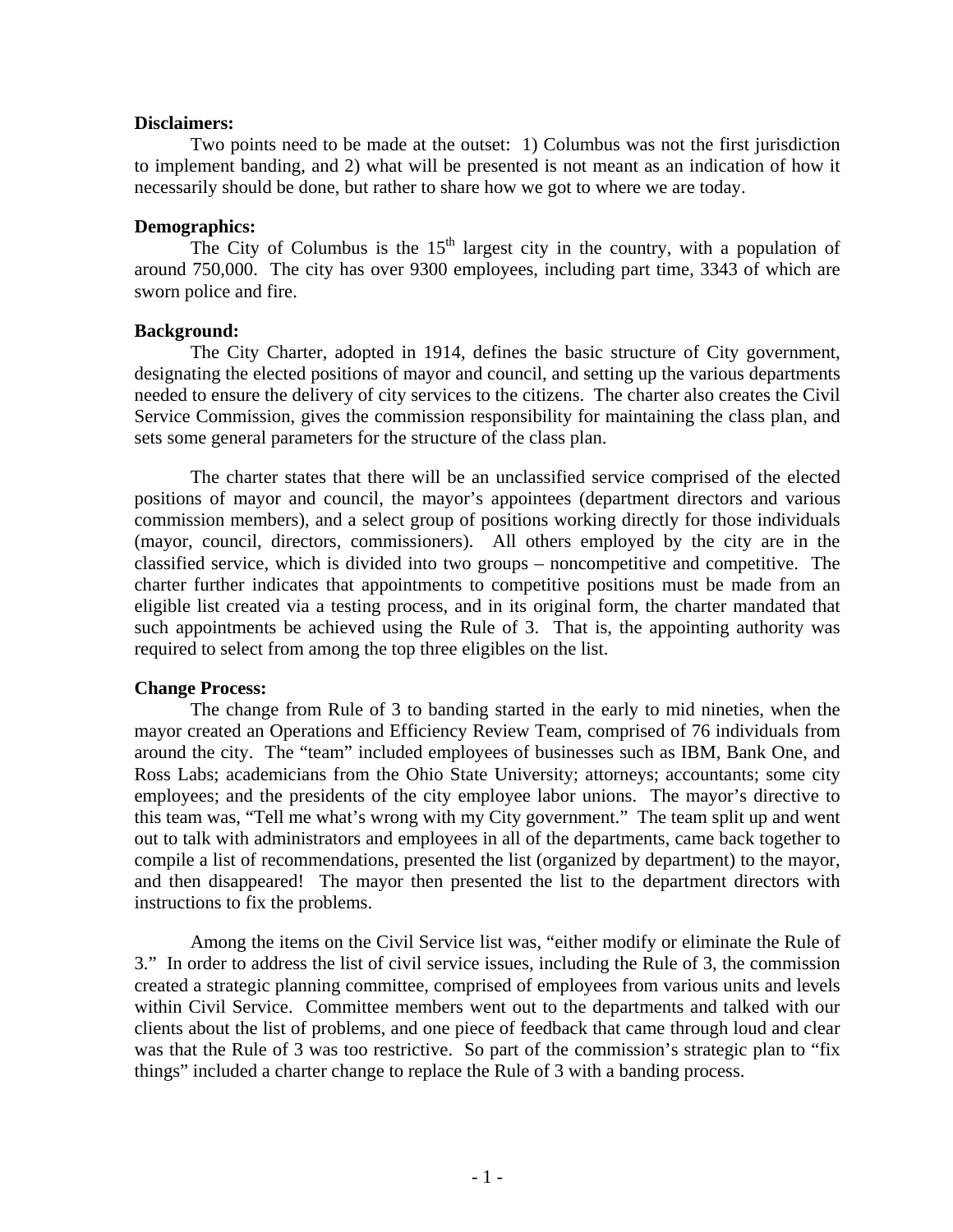The Executive Director of the commission drafted a charter change proposal, brought the entire commission staff together, handed out the proposal, and then split the staff into small groups with instructions to 1) discuss the proposal and find the pitfalls, and 2) come up with some recommendations for avoiding the pitfalls. The feedback provided by staff initiated a number of revisions to the proposal. The resultant charter change proposal, and much of where we are today, is the direct result of the input provided by staff at that time.

 Since the charter change required voter approval, and it was clear that a broad base of support would be required for a successful vote, the Commission staff held a series of stakeholder meetings - first with the mayor, council, the directors, and the unions; then with the human resources personnel, managers, supervisors, and employees in the departments; and finally with citizen groups, business groups, and editorial groups across the city. The end result was voter approval of the proposed charter change in November of 1994.

#### **Approved Revisions:**

 The approved charter changes included the stipulations that there be no fewer than three bands, that appointments be made from the highest band, that when there are less than five names in a band the next lower band can be certified, and that the uniformed promotional classifications be excluded from banding and continue to use the Rule of 3.

#### **Implementation:**

 The commission started with 10-point bands for promotional classifications and 5 point bands for all others (except, obviously, uniformed promotional). It quickly became apparent that there were insufficient numbers of candidates in the top band(s), so two policy changes were implemented: First, 10-point bands were utilized for all competitive classifications. Second, where scores were previously standardized with the mean set at 74.29 and the standard deviation set at  $8.57$  (cut score  $= 70$ , one half standard deviation below the mean), the mean was adjusted up to 76 and the standard deviation up to 12. The end result was a more useable 90 band.

#### **Eligible List Administration:**

 The Class Plan provides a framework that allows for a decentralized human resources (HR) function across City government, i.e., the placement of HR positions throughout the city. The HR Officer is a department-level position that oversees the HR function for an entire department. HR Managers, who report to the HR Officer, are found at the division level, with HR Generalists also at the division level, reporting the managers. The HR Generalist is a key classification for successful use of banding in the city.

 HR Generalist is a professional level classification that requires a bachelor's degree and two years of professional (decision-making level) human resources experience. One of the primary responsibilities of the HR Generalist is to administer the certification list, and they end up serving as a liaison with the commission throughout the hiring process as a result. The HR Generalist usually requests the list, performs preliminary screening (review of applications/resumes), coordinates and participates in the interviews, and is responsible for completing the required documentation before returning the list.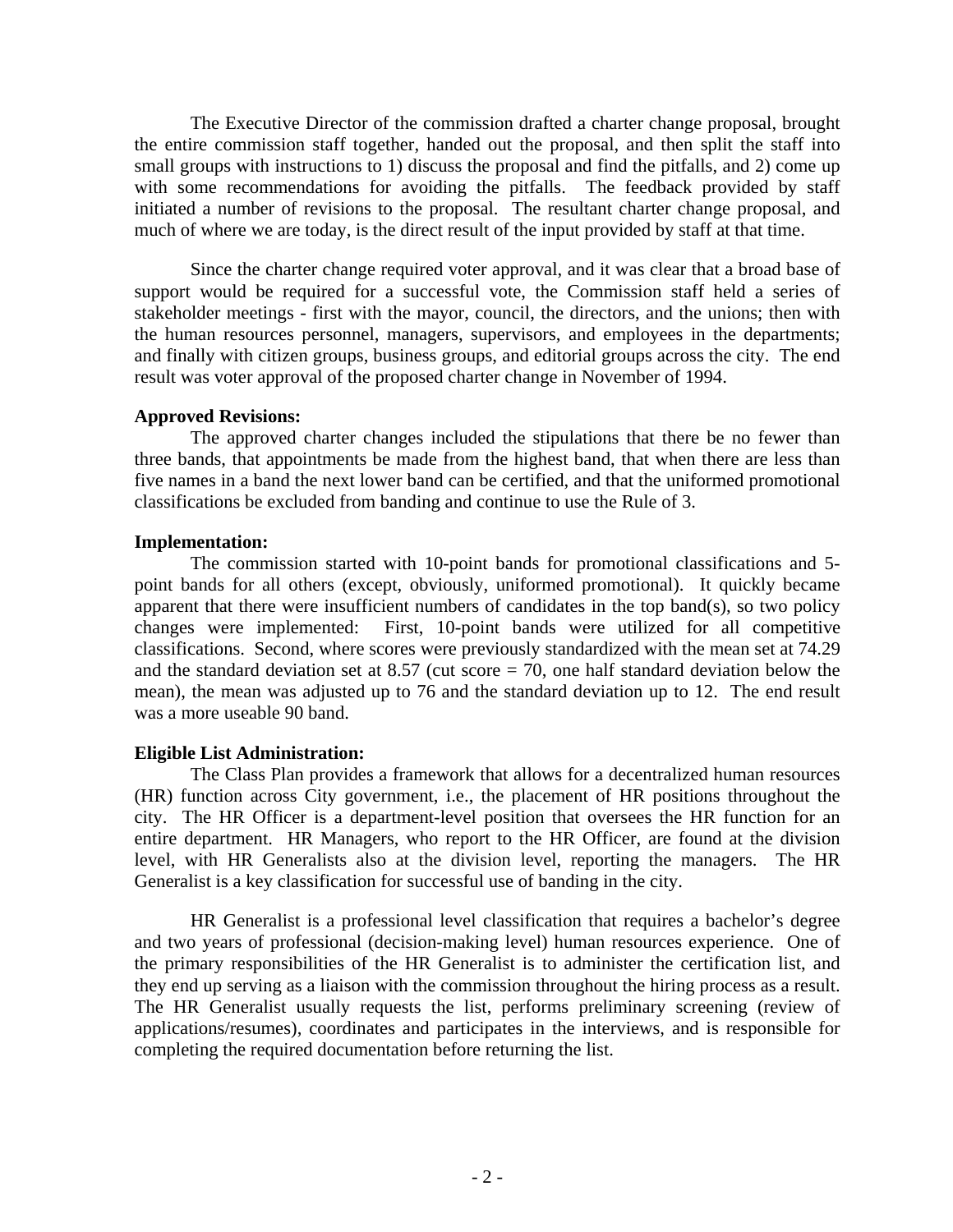In order to assist with list administration, the commission has developed a set of guidelines for use by the departments (see **Attachment A**). The guidelines require the use of disposition codes to indicate the status/resolution of each certified eligible; the use of list notations to indicate date(s) and time(s) of contact attempts, the name of the person making or attempting to make contact, and any explanation needed to support/clarify the applicable disposition code or decision; the appointing authority's signature on the list; and an admonition that the Commission may verify any of the information provided on the returned list (the Commission does, in fact, periodically verify).

#### **Merit Principles:**

 One of the issues raised on the IPMAAC listserve discussion that prompted this presentation was the question of how a jurisdiction maintains the merit system principles within a banding environment. One step in that direction is the implementation of merit system principles on the front end of the process. That is, (at the risk of preaching to the choir) conducting a job analysis to define the job and to determine the important/critical knowledge, skills, abilities, and other characteristics required to do the work; designing the test based on the information provided by the job analysis (testing for the important/critical KSAOs); and, most importantly, using subject matter experts throughout the process, from job observations through data collection, test development, item/test review, and key development. In addition to following those principles, the City of Columbus conducts a minimum qualifications review of all applications.

The test products developed by Commission staff include multiple-choice exams, written work sample exams, performance exams, oral boards, and training and experience evaluations (T&E). The Commission administers both multi-phase exams, including two or more of the aforementioned exam types, and single-phase exams. Each type of exam, except for the oral board, is used for single-phase exams.

## **How it Looks:**

Table 1 below displays the summary results of banding for the past 10 years (1995 through 2005):

| <b>Non Uniformed</b> |           |            |                             |  |  |
|----------------------|-----------|------------|-----------------------------|--|--|
| <b>Band</b>          | # in Band | % of Total | <b>Average Size of Band</b> |  |  |
| 90                   | 3867      | 12.9%      | 6.2                         |  |  |
| 80                   | 12529     | 41.7%      | 16.7                        |  |  |
| 70                   | 13631     | 45.4%      | 18.3                        |  |  |
| Total                | 30027     |            |                             |  |  |
| <b>Uniformed</b>     |           |            |                             |  |  |
|                      |           |            |                             |  |  |
| <b>Band</b>          | # in Band | % of Total | <b>Average Size of Band</b> |  |  |
| 90                   | 1568      | 22.6%      | 87.1                        |  |  |
| 80                   | 2780      | 40.1%      | 154.4                       |  |  |
| 70                   | 2586      | 37.3%      | 143.7                       |  |  |

**Table 1: Band Distribution 1995 – 2005**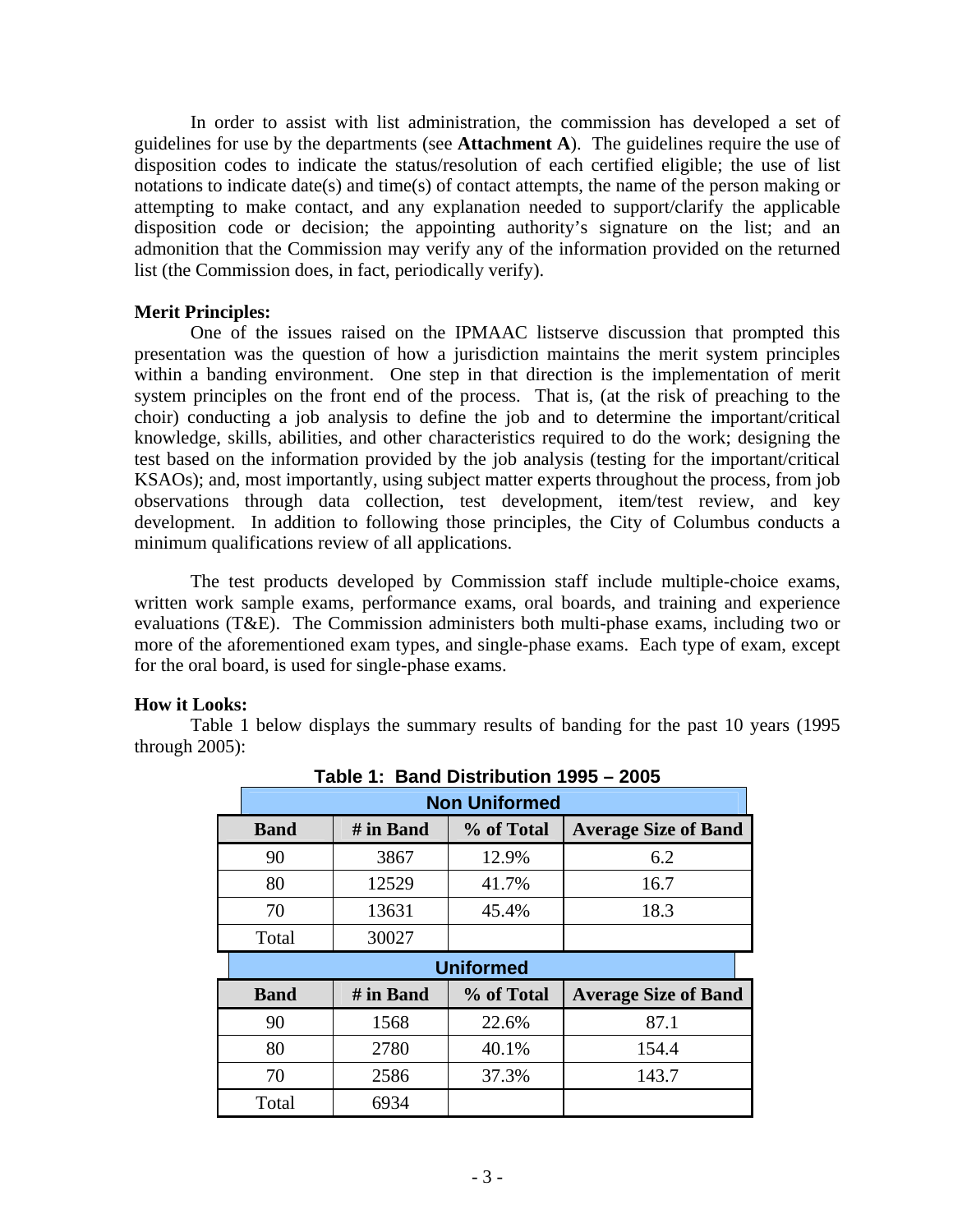Promotional eligible lists have been excluded from this data set, so Table 1 represents strictly the results of non-uniformed open competitive and uniformed entry-level (police officer and firefighter) examinations administered during this time period. It is interesting to note that the 70 and 80 bands are of similar size and that the average number of eligibles in the 90 band is slightly over 6 (for non uniformed eligible lists).

Two ways were selected to look at the data within bands to see how the banding process has been working relative to racial differences (another issue raised in the listserve discussion). The first was to look at representation of race within the group of individuals being appointed compared to representation of racial groups within the band. That is, what percentage of appointees are black/white/other, and how does that compare to percentage of black/white/other in the band. Table 2 displays this data for each band:

| 90 Band      |                                              |           |             |                 |  |  |
|--------------|----------------------------------------------|-----------|-------------|-----------------|--|--|
| Race         | # in Band                                    | % of Band | # Appointed | % of Appointees |  |  |
| <b>Black</b> | 776                                          | 20.1%     | 141         | *19.0%          |  |  |
| White        | 2903                                         | 75.1%     | 579         | *77.8%          |  |  |
| Other        | 188                                          | 4.8%      | 24          | 3.2%            |  |  |
| Total        | 3867                                         |           | 744         |                 |  |  |
|              |                                              | 80 Band   |             |                 |  |  |
| Race         | # in Band                                    | % of Band | # Appointed | % of Appointees |  |  |
| <b>Black</b> | 3345                                         | 26.7%     | 319         | *21.9%          |  |  |
| White        | 8557                                         | 68.3%     | 1073        | *73.8%          |  |  |
| Other        | 627                                          | 5.0%      | 62          | 4.3%            |  |  |
| Total        | 12529                                        |           | 1454        |                 |  |  |
|              |                                              | 70 Band   |             |                 |  |  |
| Race         | # in Band                                    | % of Band | # Appointed | % of Appointees |  |  |
| <b>Black</b> | 5415                                         | 39.7%     | 215         | *29.7%          |  |  |
| White        | 7446                                         | 54.6%     | 476         | $*65.8%$        |  |  |
| Other        | 770                                          | 5.7%      | 32          | 4.5%            |  |  |
| Total        | 13631                                        |           | 723         |                 |  |  |
| *90 band:    | Chi-Sq = $0.354$ , DF = 1, P-Value = $0.552$ |           |             |                 |  |  |

**Table 2: Race Representation (Non Uniformed):** 

\*80 band: Chi-Sq = 11.074, DF = 1, P-Value = 0.001

\*70 band: Chi-Sq = 19.346, DF = 1, P-Value =  $0.000$ 

One can see from this data that the representation (%) of minorities within the group of appointees is less than the representation of minorities within the band, but the opposite is true for whites, in all three bands. However, as indicated, the black/white difference is not significant in the 90 band, but it is significant in both the 80 and 70 bands (based on a chisquare test).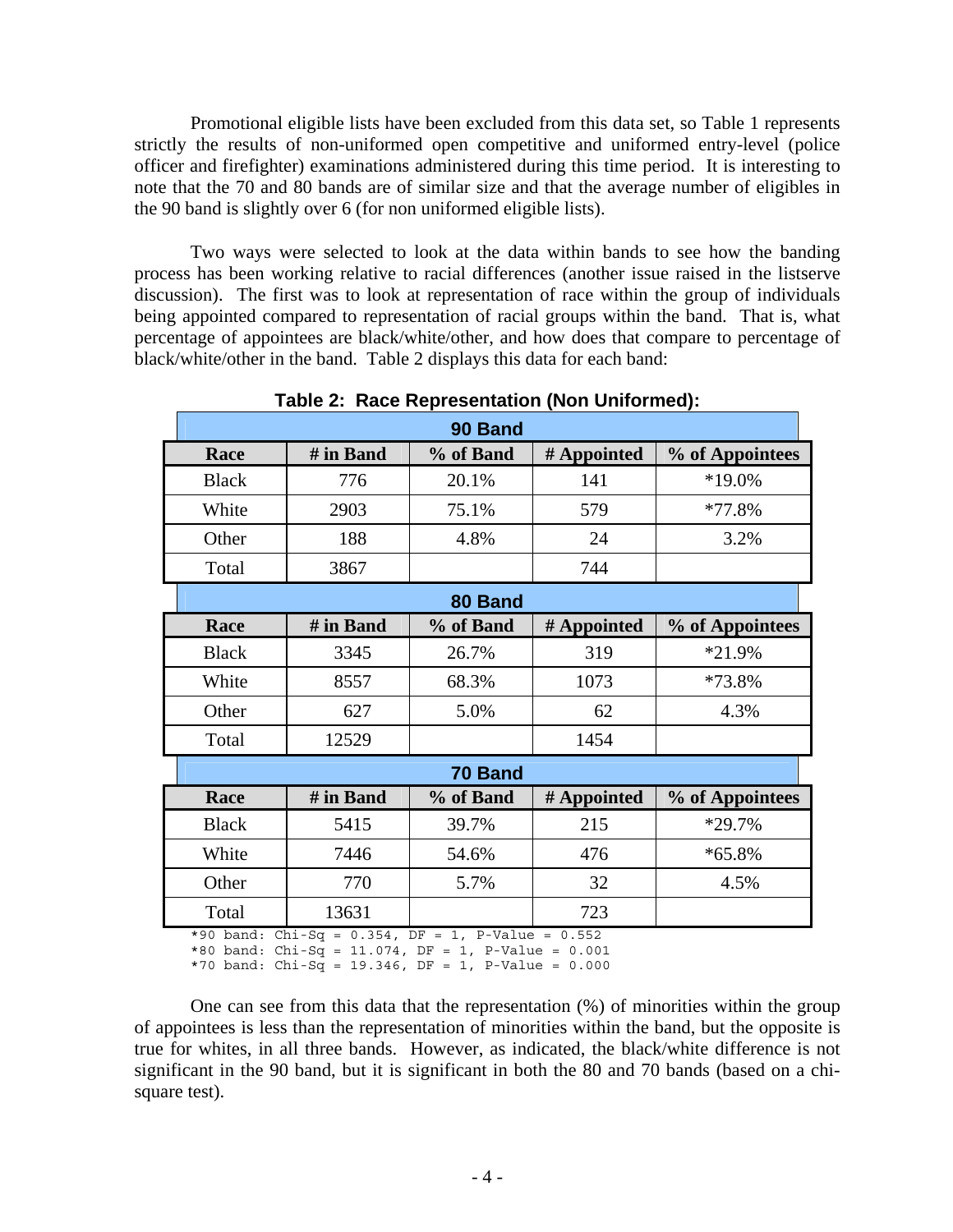The final step of the selection process for non-uniformed open competitive classifications in the City involves a conditional offer of employment followed by a drug screen and criminal background check. If the applicant fails either of these screenings, the conditional offer is revoked and the applicant is coded 'CS' (removed by Civil Service for background) in the database. Given that the 'CS' applicants have successfully navigated the selection process through testing and the employment interview, and the appointing authority has expressed interest in hiring, I decided to add the 'CS' applicants back in – as if they had been hired – to see how they were affecting the results. Table 3 displays this data for each band:

|              | 90 Band – Race |             |               |                 |  |
|--------------|----------------|-------------|---------------|-----------------|--|
| Race         | % of Band      | # Appointed | Appt'd + $CS$ | % of Appointees |  |
| <b>Black</b> | 20.1%          | 141         | 171           | $*19.6%$        |  |
| White        | 75.1%          | 579         | 669           | $*76.6%$        |  |
| Other        | 4.8%           | 24          | 33            | 3.8%            |  |
| Total        |                | 744         | 873           |                 |  |

**Table 3: Race Representation - 'CS' Added (Non Uniformed):** 

| 80 Band – Race |           |             |               |                 |
|----------------|-----------|-------------|---------------|-----------------|
| Race           | % of Band | # Appointed | Appt'd + $CS$ | % of Appointees |
| <b>Black</b>   | 26.7%     | 319         | 414           | $*23.7\%$       |
| White          | 68.3%     | 1073        | 1261          | $*72.0\%$       |
| Other          | 5.0%      | 62          | 75            | 4.3%            |
| Total          |           | 1454        | 1750          |                 |

|                                                                      | 70 Band – Race |     |     |           |  |
|----------------------------------------------------------------------|----------------|-----|-----|-----------|--|
| Appt'd + $CS$<br>% of Appointees<br># Appointed<br>% of Band<br>Race |                |     |     |           |  |
| <b>Black</b>                                                         | 39.7%          | 215 | 313 | $*33.5%$  |  |
| White                                                                | 54.6%          | 476 | 579 | $*61.9\%$ |  |
| Other                                                                | 5.7%           | 32  | 43  | 4.6%      |  |
| Total                                                                |                | 723 | 935 |           |  |

\*90 band: Chi-Sq = 1.861, DF = 1, P-Value = 0.172

\*80 band: Chi-Sq = 14.342, DF = 1, P-Value = 0.000

\*70 band: Chi-Sq = 21.277, DF = 1, P-Value = 0.000

Although adding the 'CS' candidates cuts the difference between '%-of-Band' and '%-of-Appointees' for blacks nearly in half (the 90 band difference is 1.1% without 'CS', 0.5% with 'CS', the 80 band difference is 5.8% without 'CS', 3% with 'CS', and the 70 band difference is 10% without 'CS', 6.2% with 'CS'), the differences are still significant in the 80 and 70 bands.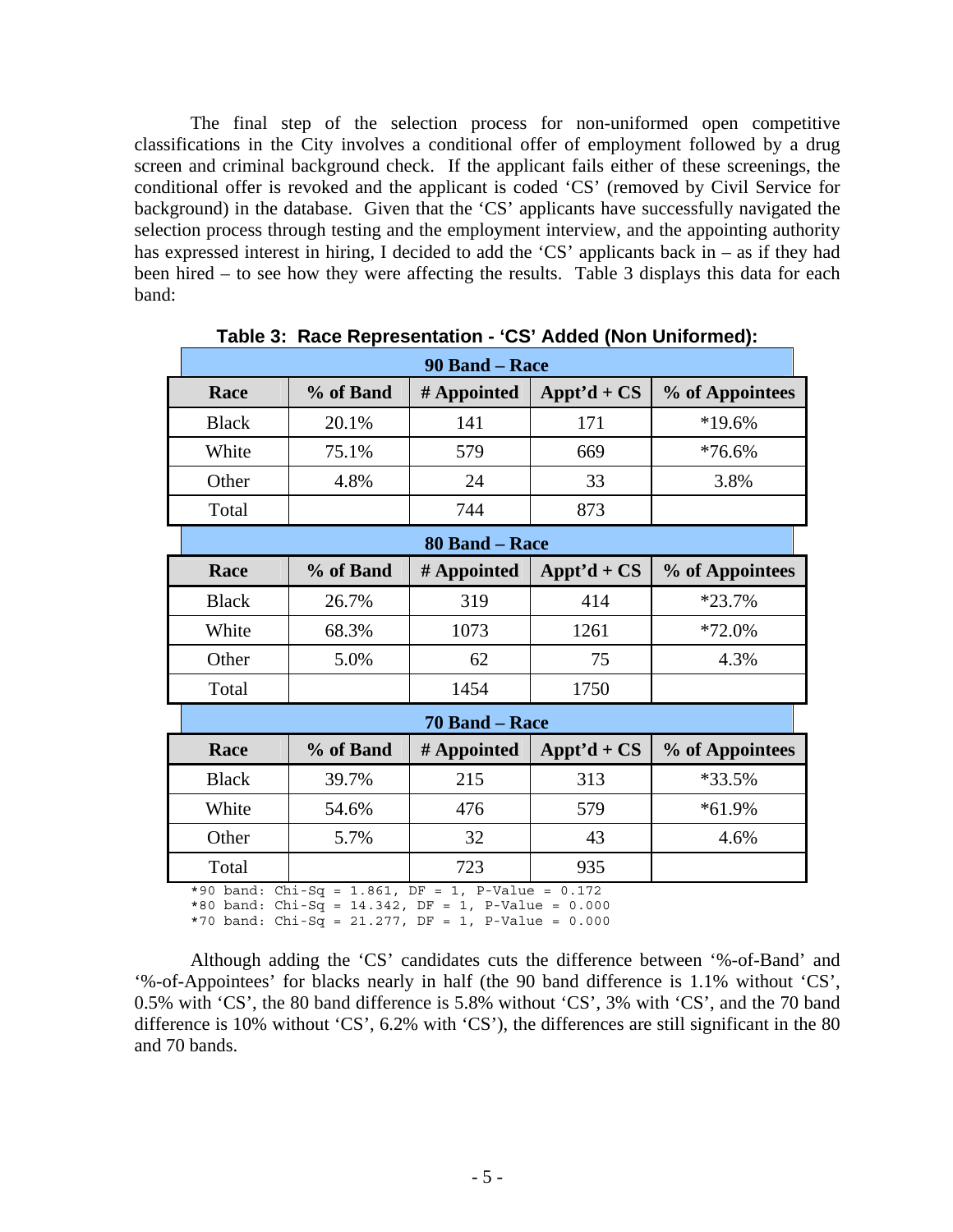The second way chosen to assess banding results was to look at success rates and apply the 80% rule to determine disparate treatment. That is, is the success rate of minorities (% appointed) within 80% of the success rate of whites? Table 4 displays the success rates by band:

|              | 90 Band   |             |                     |  |  |  |
|--------------|-----------|-------------|---------------------|--|--|--|
| Race         | # in Band | # Appointed | <b>Success Rate</b> |  |  |  |
| <b>Black</b> | 776       | 141         | 18.2%               |  |  |  |
| White        | 2903      | 579         | 19.9%               |  |  |  |
| Other        | 188       | 24          | $*12.8%$            |  |  |  |
| Total        | 3867      | 744         |                     |  |  |  |
|              |           | 80 Band     |                     |  |  |  |
| Race         | # in Band | # Appointed | <b>Success Rate</b> |  |  |  |
| <b>Black</b> | 3345      | 319         | *9.5%               |  |  |  |
| White        | 8557      | 1073        | 12.5%               |  |  |  |
| Other        | 627       | 62          | *9.9%               |  |  |  |
| Total        | 12529     | 1454        |                     |  |  |  |
|              |           | 70 Band     |                     |  |  |  |
| Race         | # in Band | # Appointed | <b>Success Rate</b> |  |  |  |
| <b>Black</b> | 5415      | 215         | $*4.0\%$            |  |  |  |
| White        | 7446      | 476         | 6.4%                |  |  |  |
| Other        | 770       | 32          | $*4.2%$             |  |  |  |
| Total        | 13631     | 723         |                     |  |  |  |

**Table 4: Success Rate (non-uniformed):** 

\* indicates disparity based on 80% rule

As indicated in Table 4 above, there is disparity between minorities and whites based on the 80% rule in both the 80 and 70 bands, but not in the 90 band when comparing blacks and whites.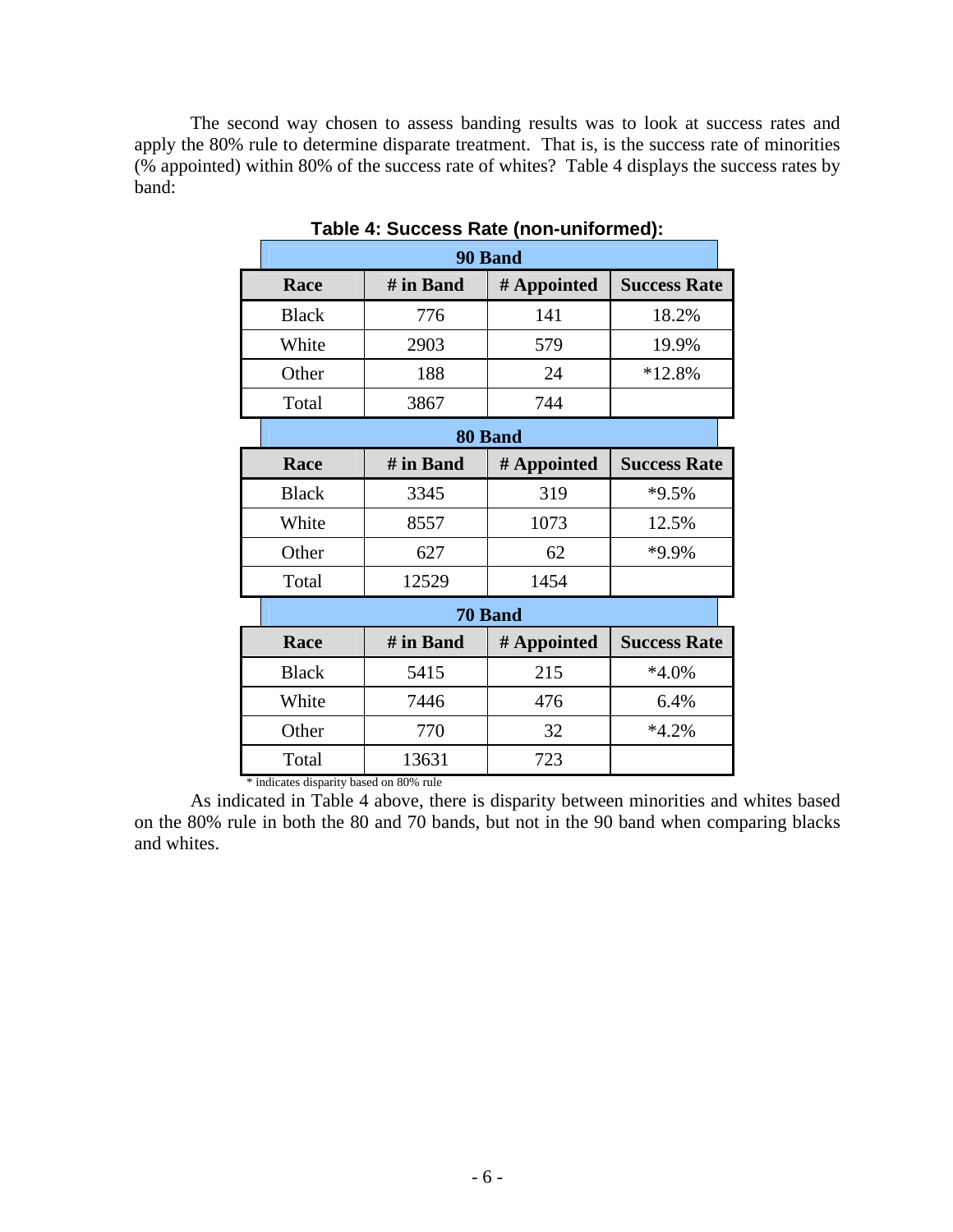Again, one might wonder what effect the 'CS' candidates have on these numbers. Table 5 displays the success rate, by band, when the 'CS' candidates are added back in (received a conditional offer of employment, assumed to have been 'successful'):

|              | 90 Band |                |                |                     |  |  |
|--------------|---------|----------------|----------------|---------------------|--|--|
| Race         | Count   | # Appointed    | Appt'd + $CS$  | <b>Success Rate</b> |  |  |
| <b>Black</b> | 776     | 141            | 171            | 22.0%               |  |  |
| White        | 2903    | 579            | 669            | 23.0%               |  |  |
| Other        | 188     | 24             | 33             | $*17.6%$            |  |  |
| Total        | 3867    | 744            | 873            |                     |  |  |
|              |         | 80 Band        |                |                     |  |  |
| Race         | Count   | # Appointed    | $A$ ppt'd + CS | <b>Success Rate</b> |  |  |
| <b>Black</b> | 3345    | 319            | 414            | 12.4%               |  |  |
| White        | 8557    | 1073           | 1261           | 14.7%               |  |  |
| Other        | 627     | 62             | 75             | 12.0%               |  |  |
| Total        | 12529   | 1454           | 1750           |                     |  |  |
|              |         | <b>70 Band</b> |                |                     |  |  |
| Race         | Count   | # Appointed    | Appt'd + $CS$  | <b>Success Rate</b> |  |  |
| <b>Black</b> | 5415    | 215            | 313            | $*5.8\%$            |  |  |
| White        | 7446    | 476            | 579            | 7.8%                |  |  |
| Other        | 770     | 32             | 43             | $*5.6\%$            |  |  |
| Total        | 13631   | 723            | 935            |                     |  |  |

**Table 5: Success Rate – 'CS' Added (non-uniformed)** 

As seen in the table above, adding the 'CS' candidates back in has the net effect of eliminating disparity between minorities and whites in the 80 band, but has no mitigating effect in the 90 or 70 band.

The uniformed results were not discussed here primarily because of the nature of the selection process. That is, most entry-level uniformed candidates are eliminated from consideration due to information uncovered in the background process rather than the result of an application/resume review and/or one or more employment interviews. Consequently, the results of the uniformed hiring process are not as germane to the banding issues as are the non-uniformed numbers. However, it should be noted that banding of the entry-level uniformed eligible lists has provided the Safety Department much greater flexibility to get candidates through the hiring process. That is, the background unit can work with large batches of candidates (50 to 100) at a time, and needn't be as concerned with stragglers. Whereas with the Rule of 3, if a candidate was late completing the process, everyone more than two positions lower on the list was put on hold, with banding, the appointing authority need only be concerned with the cut-off between bands. Thus, they can extend conditional offers to all but four individuals in the band, at which point they can request the next lower band. For informational purposes, the tables for the uniformed entry-level eligible lists can be found in **Attachment** B.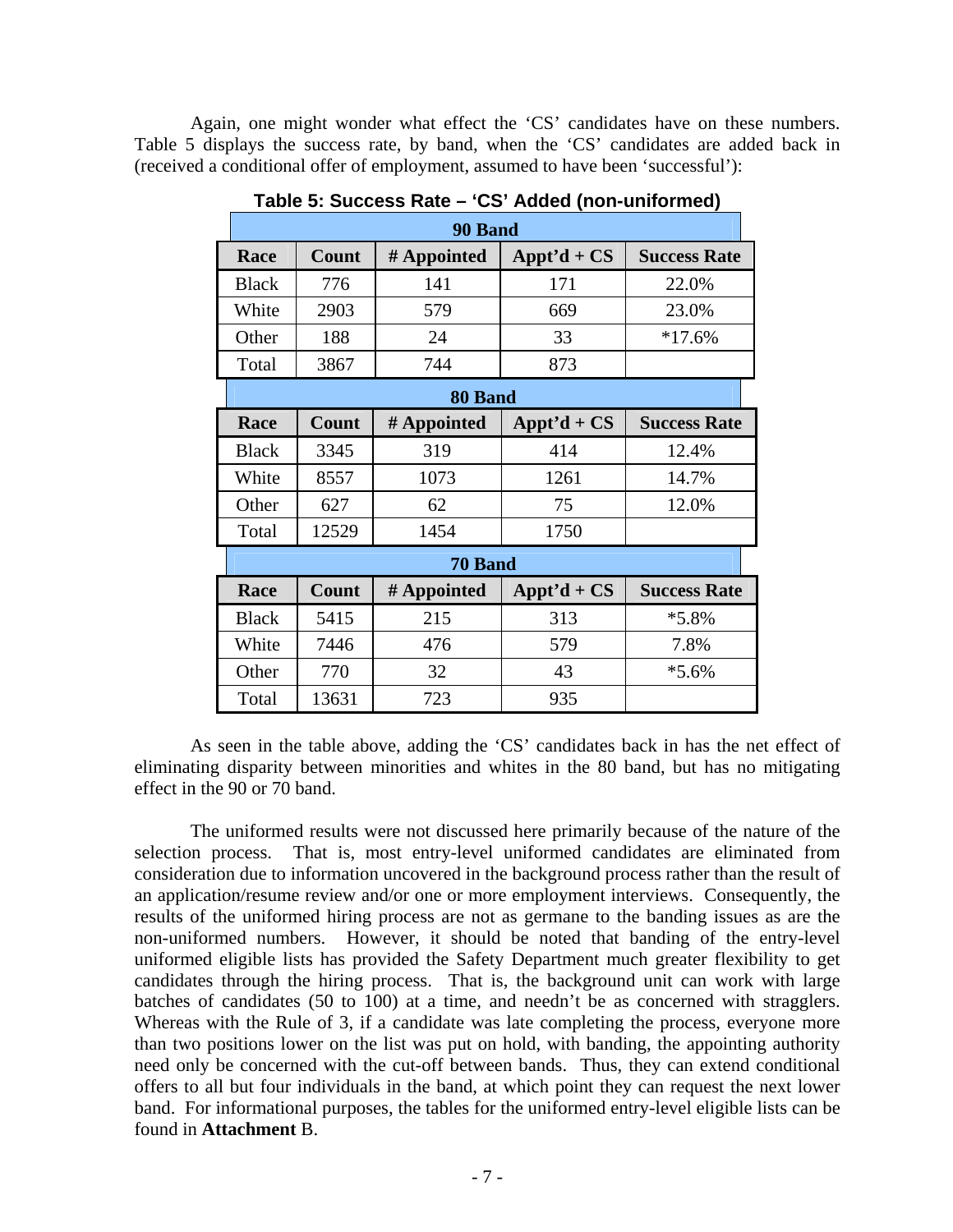#### **Is it working?**

The downside to what has been presented here is that there is some disparity between minorities and whites, especially in the 80 and 70 bands – a situation that is somewhat, but not entirely, mitigated when the 'CS' candidates are considered successful in the process.

On the upside, banding does appear to be working. While the 90 band represents less than 13% of all eligibles, over 25% of all appointments are being selected from that band. Similarly, the 80 band represents just under 42% of eligibles, but nearly 50% of appointments are from that band, and while the 70 band contains over 45% of eligibles, less than 25% of new hires come from that band. Also, although the 90 band represents less than 13% of all eligibles, we hire more individuals from that band than from the 70 band, which represents slightly more than 45% of all eligibles.

We also have received feedback that indicates banding is seen as a positive with the department HR personnel and supervisors. We currently survey the supervisors and/or hiring managers of 15 randomly selected new employees each quarter to determine the level of satisfaction with the hiring process. One of the questions on the survey (see **Attachment C**) asks if there were a sufficient number of candidates from which to select. Over the past two to three years that we have been conducting this survey, we have received only one negative response to that question.

In conclusion, banding seems to be working well for the City of Columbus. We employ merit system principles in order to develop content valid examinations, use a variety of types of exams to assess relevant KSAOs, and generally provide the appointing authority with a sufficient number of quality candidates from which to select. The development of the class plan has resulted in the placement of professional HR personnel in key positions, which, along with the implementation of a number of controls, helps to ensure above-board administration of the eligible lists. We average just over 6 eligibles in the 90 band, hire more from the 90 band than from the 70 band, and, in general, have received positive feedback from the users. Overall, the implementation of banding has been a positive step for the City.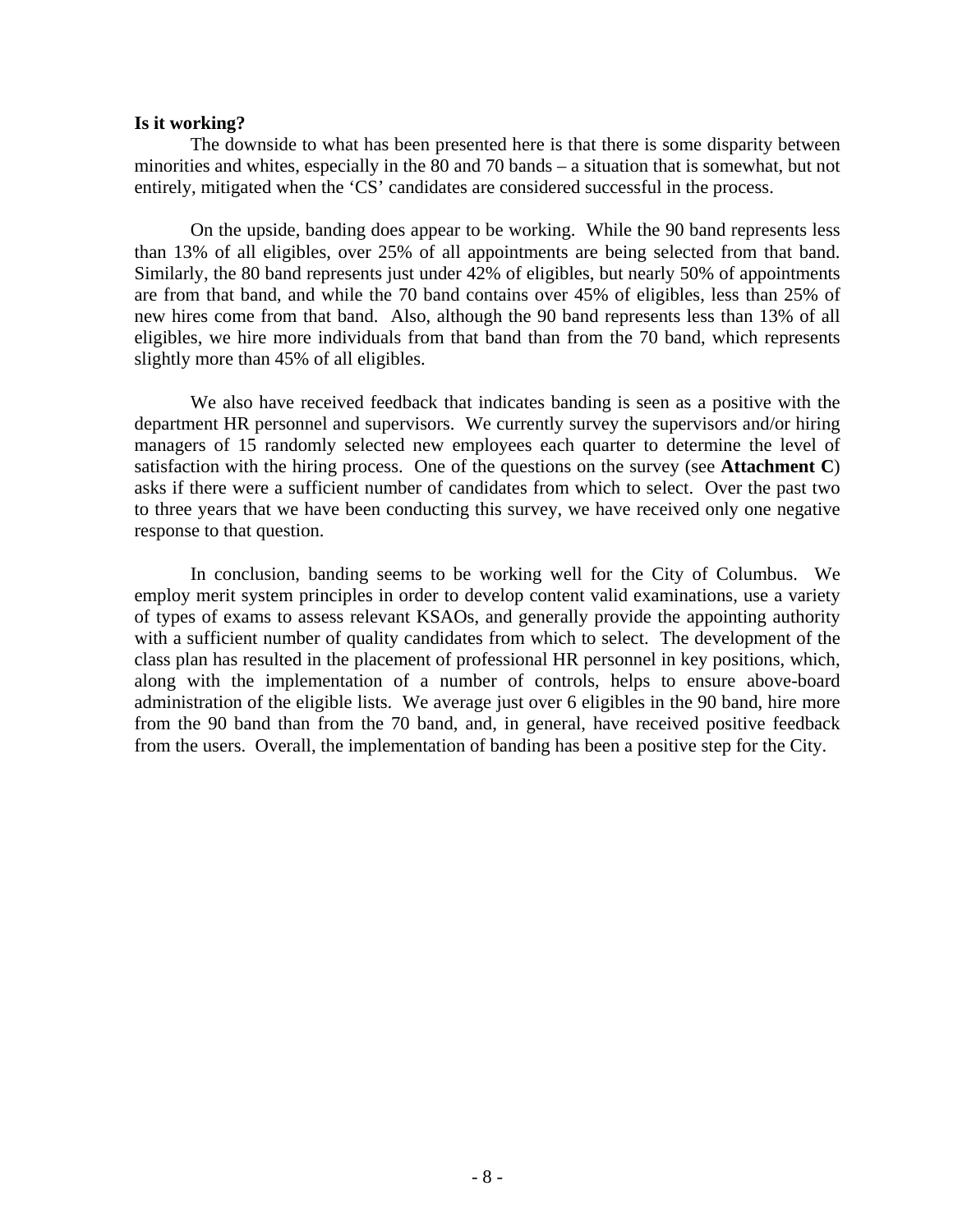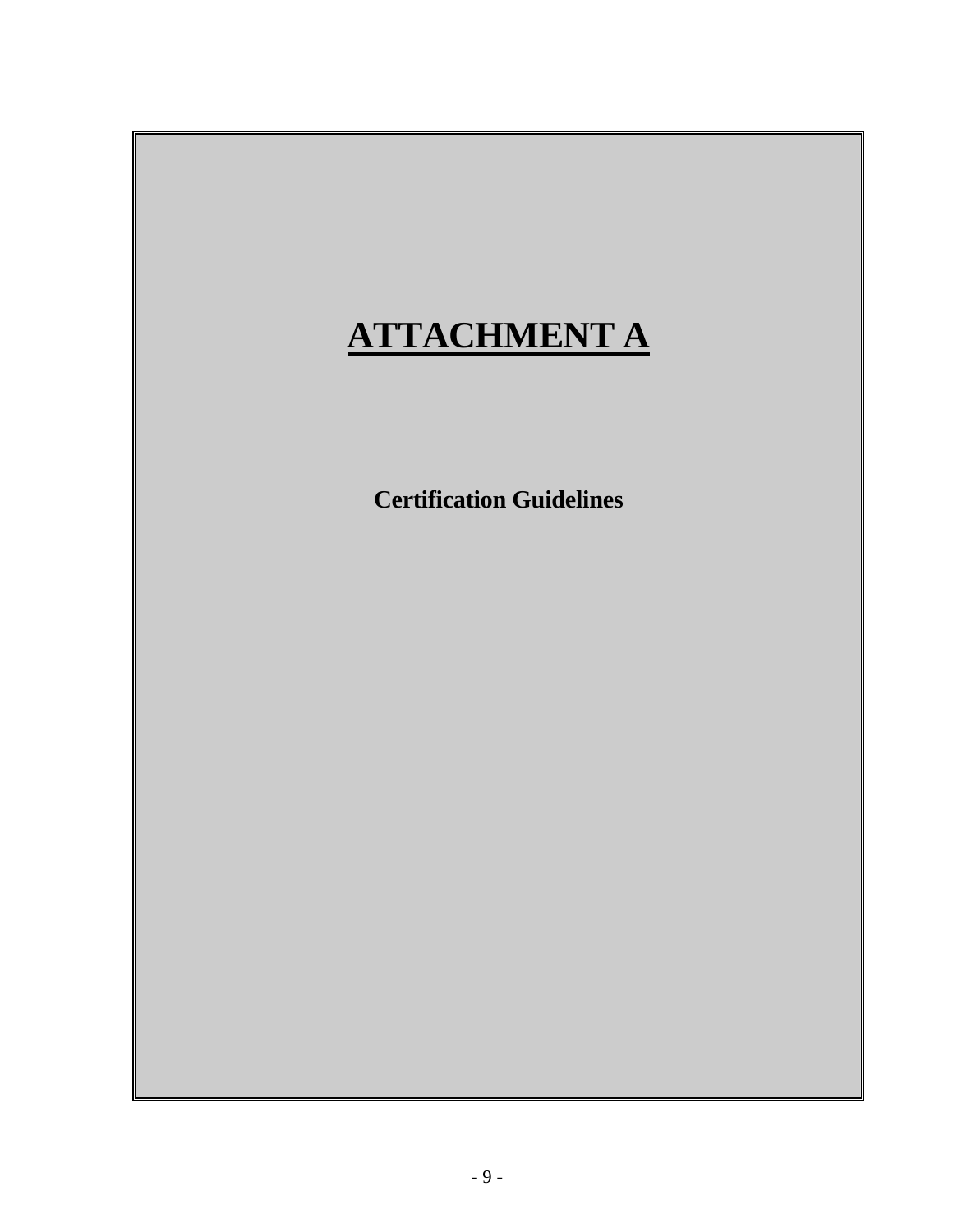# **COMPETITIVE CERTIFICATION INSTRUCTIONS**

The following guidelines are to be followed when working a certification list:

## **Disposition Codes**:

- 
- 
- **CNI** Candidate Not Interested **UTC** Unable To Contact
- **DEC** Declined Offer **VOI** Voided
- **NEP** Nepotism Policy

**ANA** Appeared Not Appointed **NRC** No Response from Candidate

- **APP** Appointed **OTH** Other Disposition
	-
	-

# **Explanation of Codes**:

- **ANA:** This code is used to describe the candidate who was interviewed, but was not selected for the position. A brief explanation may be provided as to why the candidate was not selected. **Use of this code does not allow movement to the next band.**
- **APP:** This code is used to describe the candidate who has been selected for appointment to the position.
- **CNI:** This code is used to describe the candidate who is not interested in the position. A brief explanation must be provided as to why the candidate was not interested (e.g. dept./div., shift, hours, pay, parking, other employment, etc.).
- **DEC:** This code is used to describe the candidate who is offered the position, but the candidate declines the offer. A brief explanation must be provided as to why the candidate declined the position.
- **NEP:** This code is used to describe the candidate who would violate the department's internal nepotism policy. **Use of this code does not allow movement to the next band.**
- **NRC:** This code is used to describe the candidate who has been contacted (at least more than once) and there is no response from the candidate. Indicate HR contact name, date of contact, action taken (i.e., left message w/person or voicemail), and time frame given for response back. Note: A reasonable time frame should be allowed for candidates to respond.
- **OTH:** This code is used to describe any situations that do not fit one of the existing disposition codes. A brief explanation of the circumstances must be provided. **Depending on the circumstances, the use of this code may not allow movement to the next band.**
- **UTC:** This code is used to describe the candidate who the department is unable to contact. A brief explanation must be provided as to why the candidate could not be reached (e.g., telephone disconnected, telephone number changed, no message capability, or the candidate is no longer residing at the listed residence).
- **VOI:** This code is used when the department wants to void the certification list because they no longer plan to fill the current vacancy.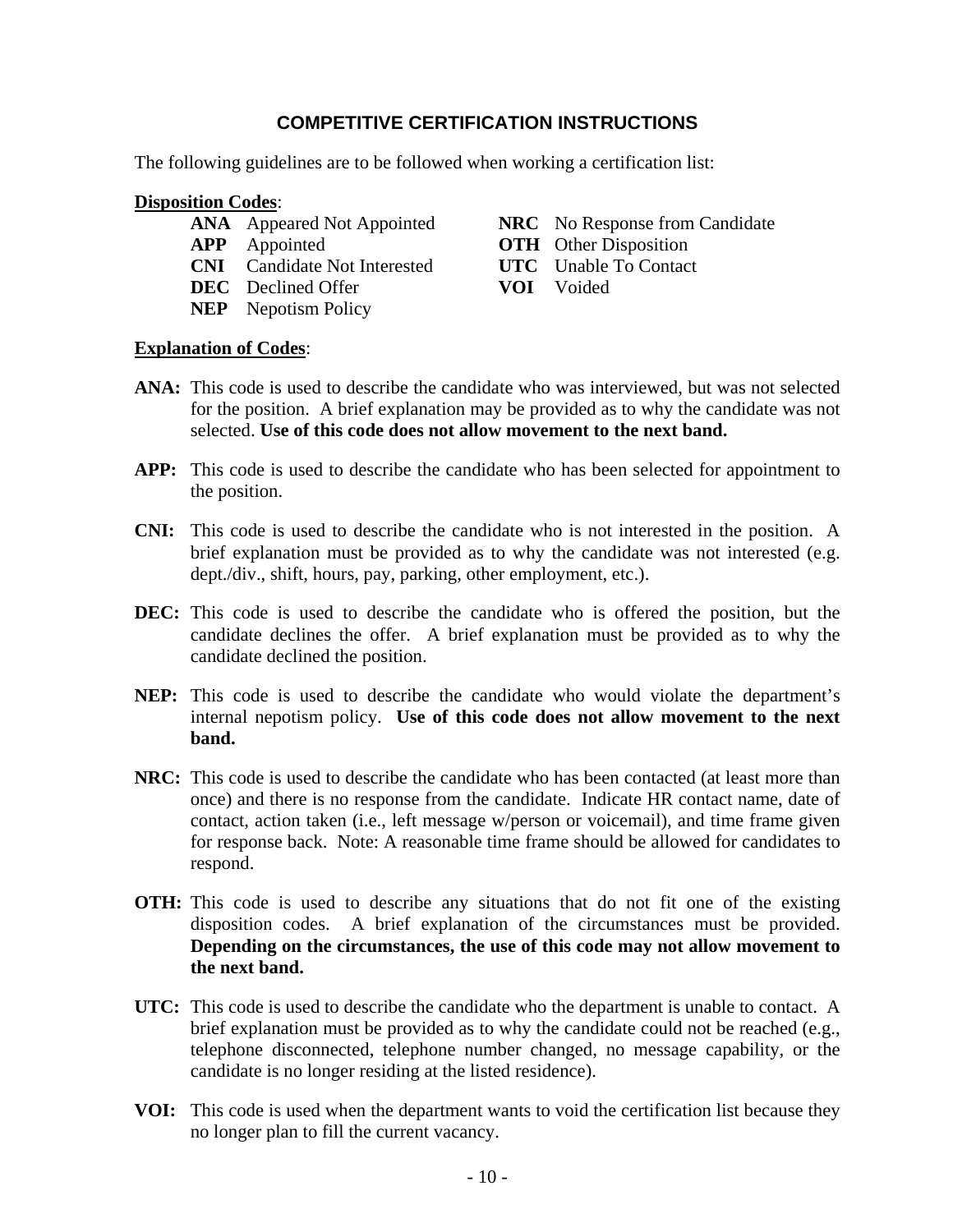The following information must be provided for each individual on the certification list:

- **Contact Date:** Indicate the date(s) that the candidate was contacted or an attempt was made to contact and any follow-up dates.
- **Contact Name**: Indicate the name of the department human resources person who made (or attempted to make) contact with the candidate.
- **Code**: Indicate the disposition of the candidate using one of the disposition codes listed above.
- **Explanation**: This space is provided for further explanation of the codes listed above. Any notes, comments or information documented about a candidate should be explained in this space.

The department appointing authority or designee must sign the certification list. All entrees on the certification list are subject to verification by the Civil Service Commission office. Questions should be directed to the Applicant and Employee Services Unit/Certification Section at 645-8318.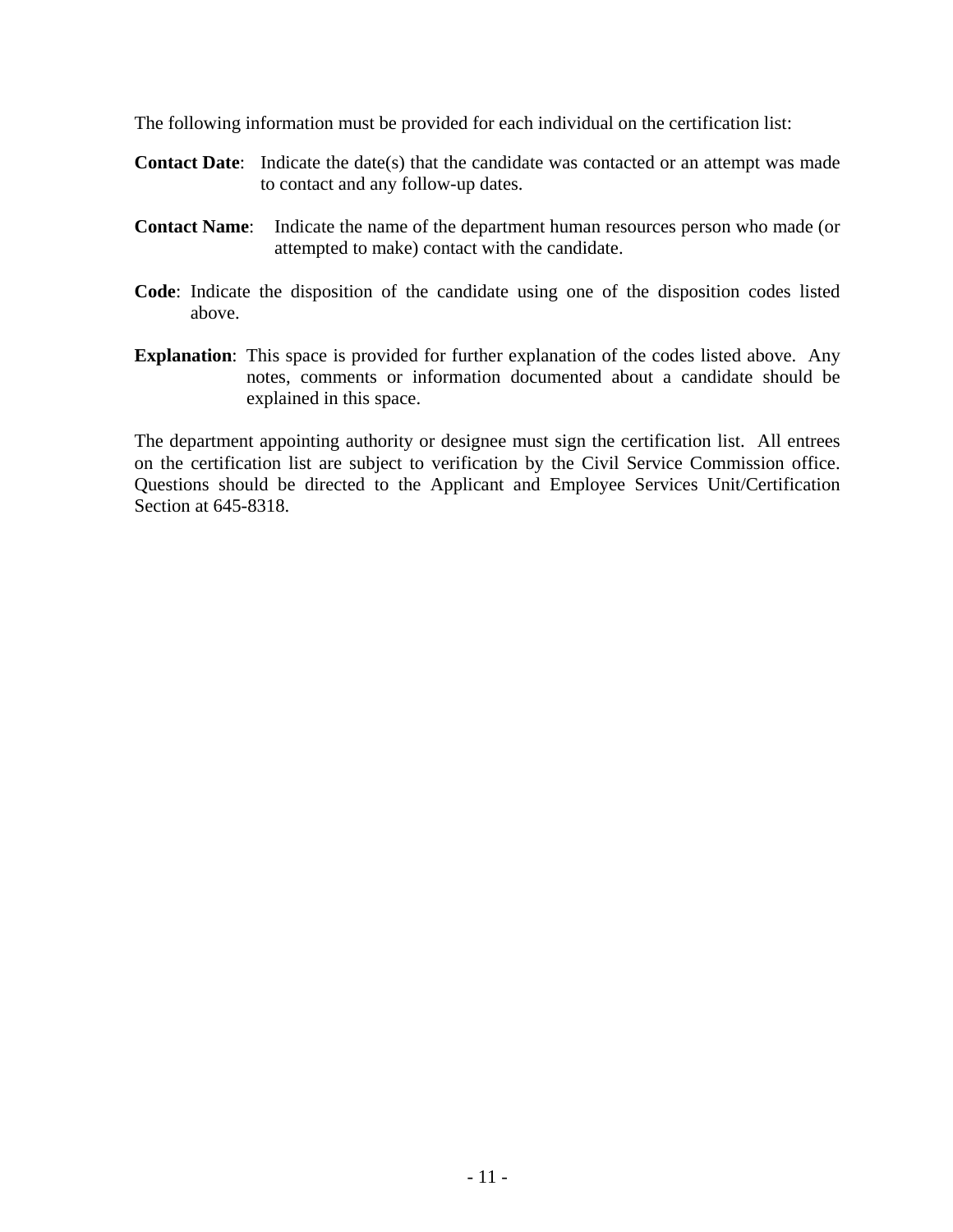# **ATTACHMENT B**

**Uniformed Eligible List Tables**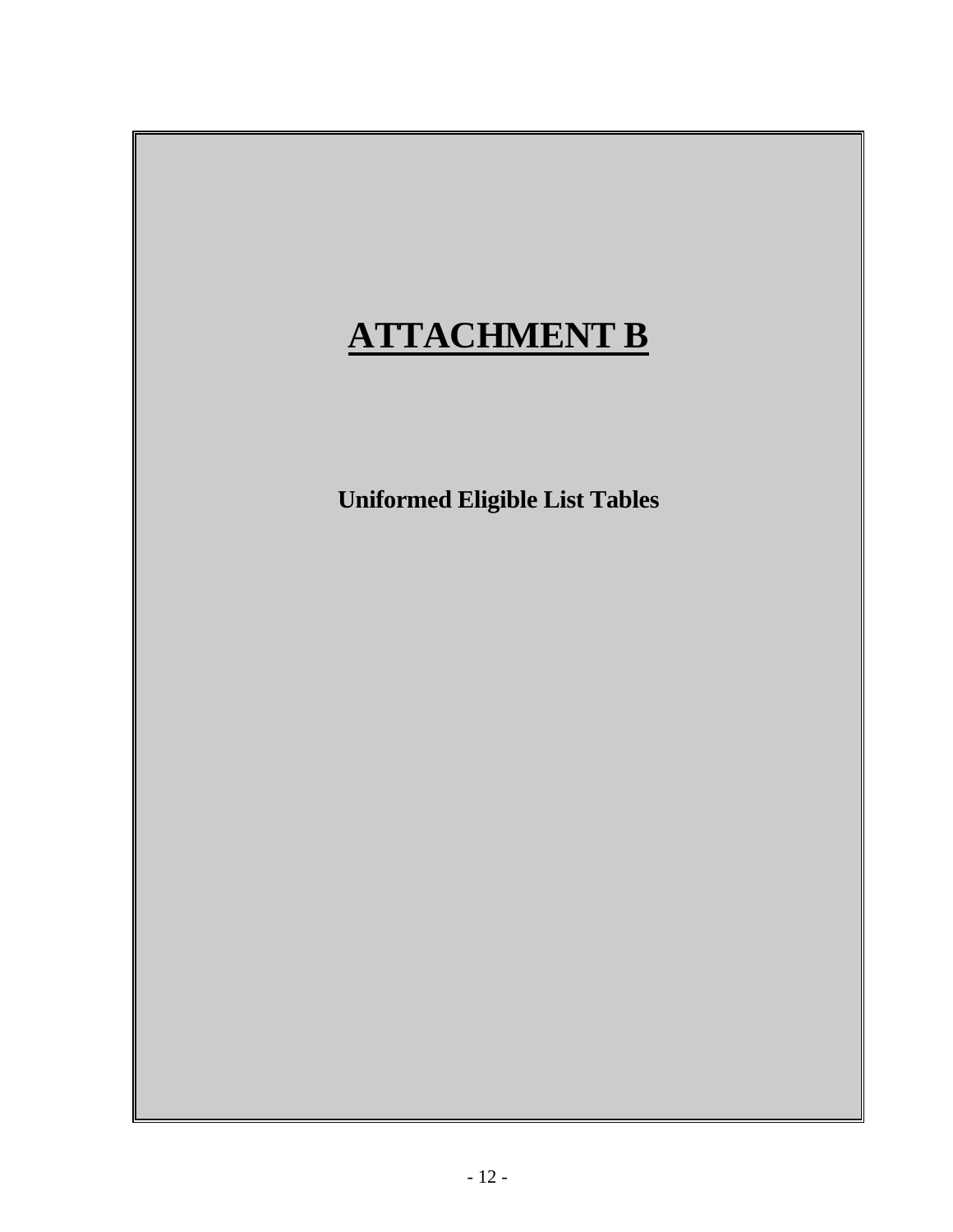| 90 Band - Race (Uniformed) |           |                            |              |                 |  |
|----------------------------|-----------|----------------------------|--------------|-----------------|--|
| Race                       | # in Band | % of Band                  | # Appointed  | % of Appointees |  |
| <b>Black</b>               | 264       | 16.8%                      | 53           | 13.1%           |  |
| White                      | 1213      | 77.4%                      | 336          | 83.2%           |  |
| Other                      | 91        | 5.8%                       | 15           | 3.7%            |  |
| Total                      | 1568      |                            | 404          |                 |  |
|                            |           | 80 Band – Race (Uniformed) |              |                 |  |
| Race                       | # in Band | % of Band                  | # Appointed  | % of Appointees |  |
| <b>Black</b>               | 378       | 13.6%                      | 24           | 7.6%            |  |
| White                      | 2235      | 80.4%                      | 281          | 89.5%           |  |
| Other                      | 167       | 6.0%                       | 9            | 2.9%            |  |
| Total                      | 2780      |                            | 314          |                 |  |
|                            |           | 70 Band - Race (Uniformed) |              |                 |  |
| Race                       | # in Band | % of Band                  | # Appointed  | % of Appointees |  |
| <b>Black</b>               | 335       | 13.0%                      | 6            | 5.2%            |  |
| White                      | 2066      | 79.9%                      | 109          | 94.0%           |  |
| Other                      | 185       | 7.1%                       | $\mathbf{1}$ | 0.8%            |  |
| Total                      | 2586      |                            | 116          |                 |  |

| 90 Band - Race (Uniformed) |                            |             |                     |  |  |  |
|----------------------------|----------------------------|-------------|---------------------|--|--|--|
| Race                       | # in Band                  | # Appointed | <b>Success Rate</b> |  |  |  |
| <b>Black</b>               | 264                        | 53          | $*20.0\%$           |  |  |  |
| White                      | 1213                       | 336         | 27.2%               |  |  |  |
| Other                      | 91                         | 15          | $*16.5%$            |  |  |  |
| Total                      | 1568                       | 404         |                     |  |  |  |
|                            | 80 Band – Race (Uniformed) |             |                     |  |  |  |
| Race                       | # in Band                  | # Appointed | <b>Success Rate</b> |  |  |  |
| <b>Black</b>               | 378                        | 24          | $*6.3\%$            |  |  |  |
| White                      | 2235                       | 281         | 12.6%               |  |  |  |
| Other                      | 167                        | 9           | $*5.4%$             |  |  |  |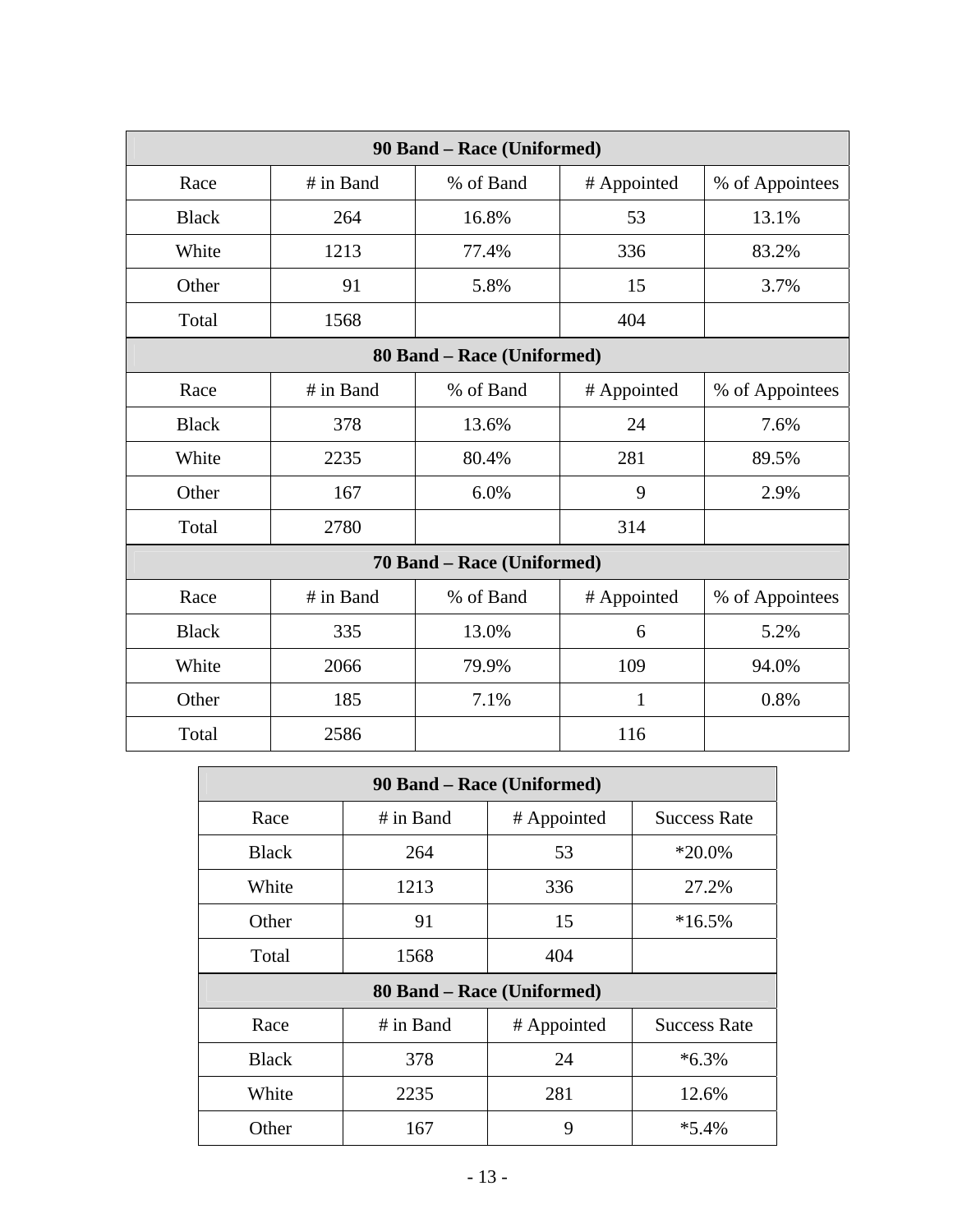| Total                      | 2780        | 314         |                     |  |  |
|----------------------------|-------------|-------------|---------------------|--|--|
| 70 Band – Race (Uniformed) |             |             |                     |  |  |
| Race                       | $#$ in Band | # Appointed | <b>Success Rate</b> |  |  |
| <b>Black</b>               | 335         | 6           | $*1.8%$             |  |  |
| White                      | 2066        | 109         | 5.3%                |  |  |
| Other                      | 185         |             | $*0.5\%$            |  |  |
| Total                      | 2586        | 116         |                     |  |  |

\*indicates disparity based on 80% rule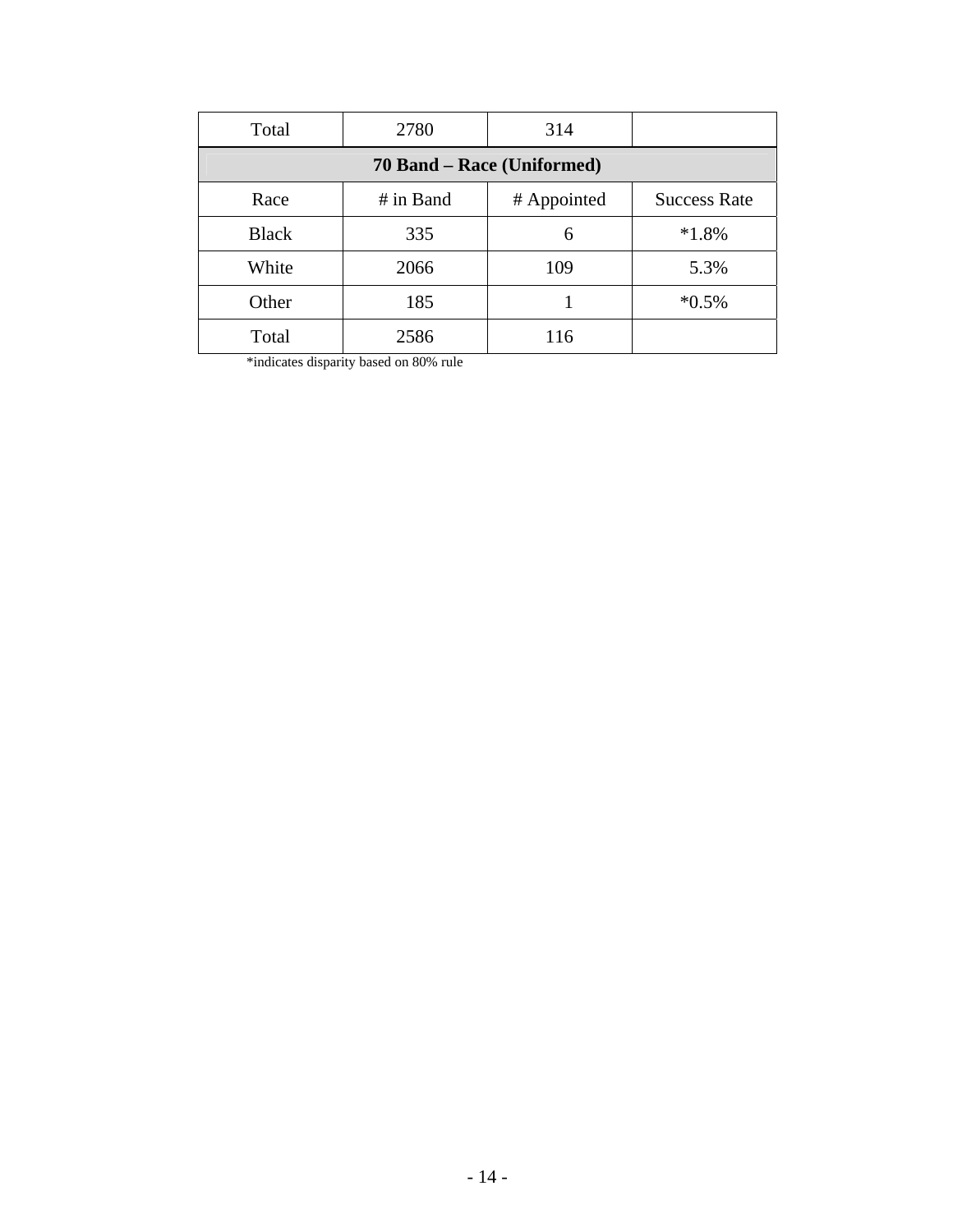